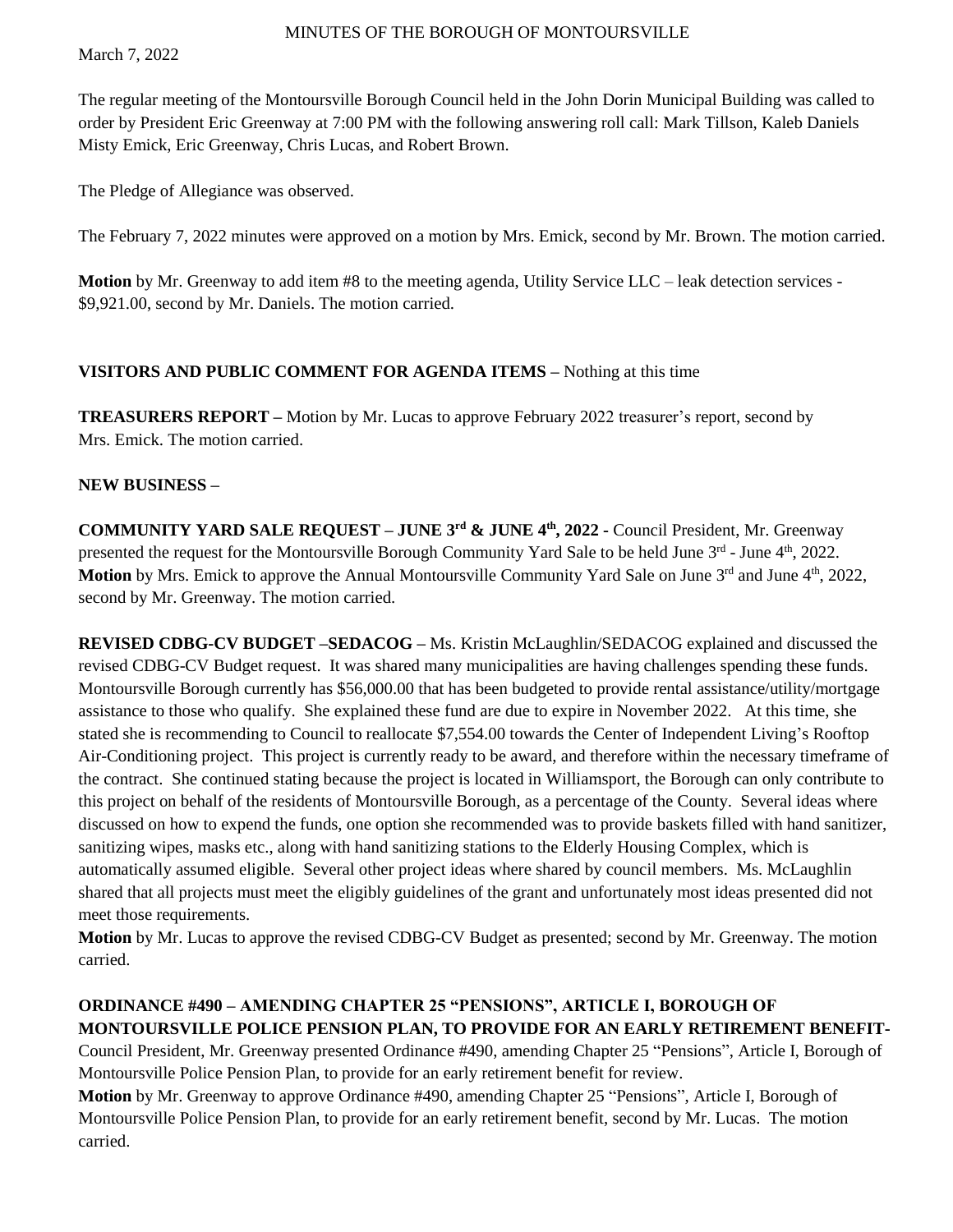Page 2 March 7, 2022

# **RESOLUTION 2022-01 – DCNR GRANT – INDIAN PARK SOUTHERN PLAYGROUND**

**REDEVELOPMENT PROJECT –** Council President, Mr. Greenway presented Resolution 2022-01 for the DCNR Grant – Indian Park Southern Playground Redevelopment Project for review.

**Motion** by Mr. Lucas to approve Resolution 2022-01, second by Mrs. Emick. The motion carried.

# **PAYMENT APPLICATION #5 – MECHANICAL & ELECTRICAL IMPROVEMENT TO THE WATERWORKS PROJECT – APPELLATION CONSTRUCTION SERVICES, LLC.** – Council President, Mr.

Greenway presented Payment Application #5 related to the Mechanical & Electrical Improvement to the Waterworks Project.

**Motion** by Mr. Greenway to approve Payment Application #5 Mechanical & Electrical Improvement to the Waterworks Project to Appellation Construction Services, LLC in the amount of \$161,418.82; second by Mr. Daniels. The motion carried.

## **PURCHASE 2022 FORD SUPER DUTY F600 XL 4WD TRUCK – HONDRU AUTO GROUP – COSTARS -**

Street & Water Project Coordinator, Mr. Cliff Hoffman presented revised quotes related to his request for purchase of 2022 Ford Super Duty F600 XL 4WD Truck.

**Motion** made by Mr. Greenway to approve the purchase of a 2022 Ford Super Duty F600 XL 4WD truck, second by Mr. Brown. Street & Water Project Coordinator, Mr. Hoffman reviewed Council's request for alternate truck sizes. Council had a lengthy discussion regarding alternate brands, availability and costs related to Mr. Hoffman's request. A this time, Council requested Street & Water Project Coordinator, Mr. Hoffman to provide Council with alternate brands, sizes and quotes for the next council meeting.

The motion failed.

**BRUSH/RECYCLING OPENING DATE–** Council President Mr. Greenway explained and discussed the opening date of the Montoursville Borough brush/recycling facility.

**Motion** by Mrs. Emick to approve April 4, 2022 as the opening date of the Montoursville Borough Bruch Recycling facility; second by Mr. Greenway.

The motion carried.

**UTILITY SERVICES LLC – LEAK DETECTION –** Council President Mr. Greenway explained and discussed Utility Services Leak Detection proposal.

**Motion** by Mr. Greenway to approve Utilities Services, LLC proposal for leak detection services in the amount of \$9,921.00; second by Mr. Daniels. Council President, Mr. Greenway shared the large amount of water loss occurring due to leaks in the Borough. Street & Water Project Coordinator, Mr. Hoffman noted Utility Services LLC has been used in the past with good results. The motion carried.

**PLANNING & ZONING –** Central Keystone COG Reports February 2022.

**RECREATION –** Council Vice President, Mr. Lucas reviewed and explained amended Event permit 2022-21. **Motion** by Mr. Lucas to approve amended event permit 2022-21 second by Mrs. Emick. The motion carried. Council Vice President, Mr. Lucas reviewed and explained Event permit 2022-05. **Motion** by Mr. Lucas to approve event permit 2022-05, second by Mrs. Emick. The motion carried.

Council Vice President, Mr. Lucas shared the Great American Clean-up in Indian Park will be held on April 23rd at 9:00AM. He explained various organizations, sports teams, and volunteer groups are being recruited to assist with the clean-up. The Recreation Board has a sign-up sheet for anybody who is willing to assist in this project. It was also shared the Recreation Board has worked with Alice Trowbridge related to grant applications for the playground redevelopment project and thanked all involved. Council member, Mrs. Emick shared the Recreation Board held a public meeting in February; Alice Trowbridge was in attendance with a number of community groups also in attendance; the meeting received a lot of positive feedback.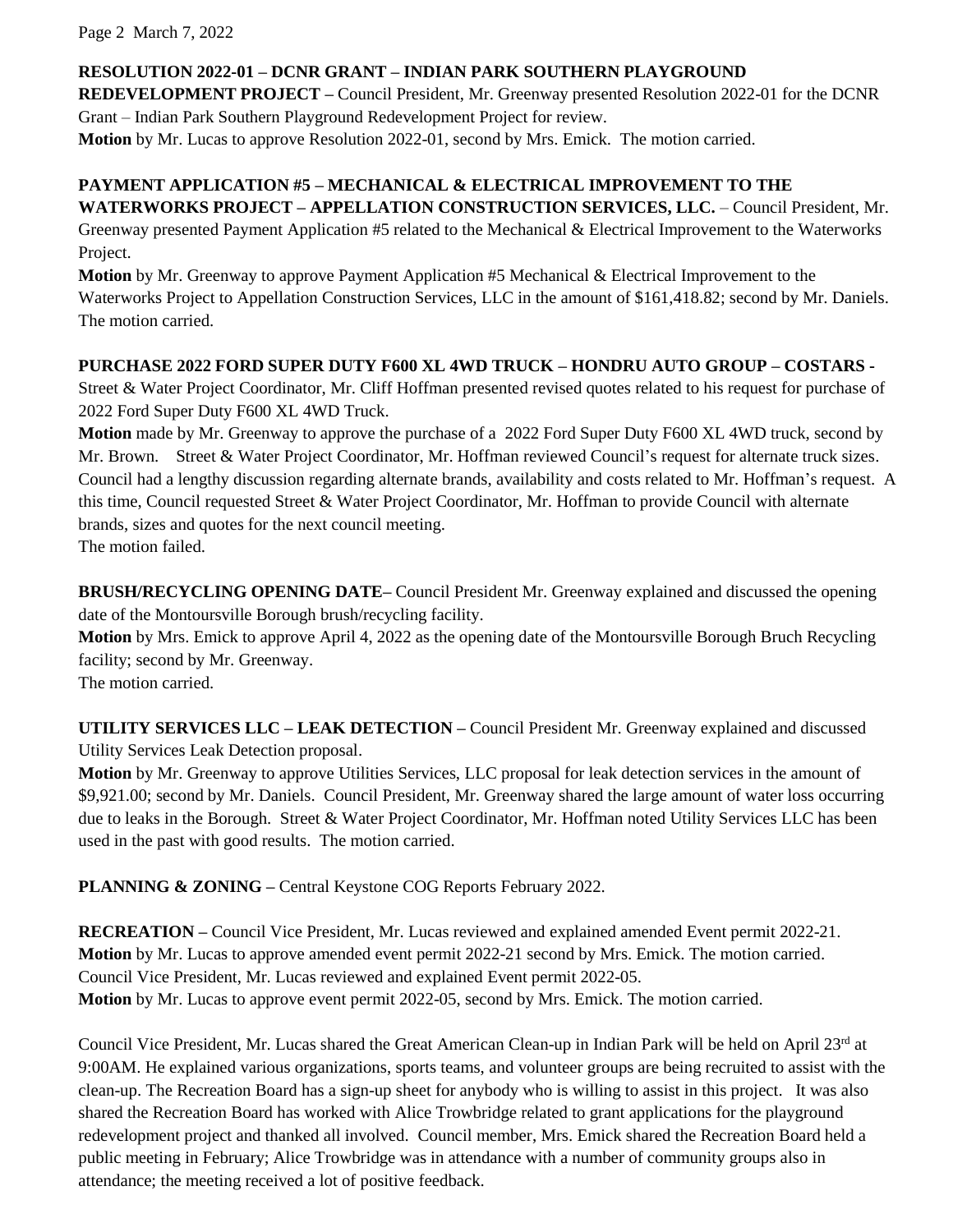Page 3 March 7, 2022

**STREETS/WATER** – Nothing at this time.

**MAYOR –** Mayor Bagwell reported he was a judge for a soup cook off with all proceeds going towards the Montoursville Borough Police Department, He shared it was great and showed support of the community.

**POLICE CHIEF –** Chief Gyurina reviewed the February police report. The American Legion Post 104 Lady's Axillary hosted a soup cook off several officers including himself, Representative Joe Hamm, and State Parole Supervisor, Dave Fredericks as judges of the contest. Gift baskets were raffled off with many in attendance. The American Legion Post 104 matched the Lady's Axillary donation raising approximately \$3,000.00. Chief Gyurina shared the new Texas Road House restaurant, were training their cooks and donated several meals to the police department.

**COUNCIL PERSONS –** Council member, Mrs. Emick shared AYSO reached out to her requesting the Mill Street gate to be opened early. The issue is many area teams are starting their season the first week in April. Council member, Mr. Tillson mentioned currently the park and fields are very wet without much green space in the park to use. It was recommended to wait for the ground the dry out. Street & Water Project, Mr. Hoffman commented the soccer fields are not owned by the Borough, they are owned by the airport, therefore, the Borough does not have authority over its use and if the fields get destroyed the responsibility will be on AYSO not the Borough. He continued stating in order to have the gate open for practice an AYSO representative would be responsible for making sure it is locked up when they leave and the problem that has occurred in the past is that other people may enter at that time and become locked in. A discussion ensued regarding providing an additional lock on the gate. Mr. Hoffman explained there is not enough space to add an additional lock. Council member, Mrs. Emick stated to offer AYSO Indian Park as an alternative for practice. It was shared that AYSO already has the use of the field in Indian Park. Council member, Mr. Brown shared the Civil Service Commission has completed their testing for the eligibility list for patrol officers for the Montoursville Borough Police Department. The Commission met today to certify the list and will be effective today for 12 months, expiring March 2023. The eligibility list will be posted on the Borough office.

**SOLICITOR –** Nothing at this time.

**COUNCIL PRESIDENT –** Nothing at this time.

**PENDING MATTERS –** Nothing at this time.

## **CORRESPONDENCE AND ANNOUNCEMENTS –**

The next Council meeting will be held Monday, April 4, 2022 at 7:00 PM

**VISITOR AND PUBLIC COMMENTS –** Ms. Deanna Washer, co-worker of Montour Street property owner, Mr. David Bennett, shared an issue regarding Ordinance # 401, signage and parking. She shared there is a sign directly in front of Mr. Bennett's property in which the wording on the sign is incorrect based on the format also the placement of the sign is also incorrect. It was shared Mr. Bennett's attorney contacted the Borough regarding the sign, since then the wording on the sign has been corrected. It was noted that it appears the sign may have been knocked over at some point and somebody put it back up, however not in the correct spot. The sign has been in place since 2004; the location is an inconvenience as it prohibits his tenants from having a place to park. The property is located immediately to the left of Rupert's Market. It was noted Rupert's Market does provide parking at the rear of their market. Ms. Washer continued that Mr. Bennett's tenants have to walk half a block for a place to park due to the sign having the incorrect time and is directly in front along with another "permit only" sign 50 feet away. Chief Jeff Gyurina commented that the sign for permit parking is for residents/tenants who can come into the police department to apply for a permit at no cost; this is to ensure high school students are not parking in this location during school months and hours. Street  $\&$ Water Project Coordinator, Cliff Hoffman confirmed a new sign has been ordered to reflect 30 minute parking during the hours of 9:00am to 5:00pm and will be put in place in the next day or two. Ms. Washer requested the sign be